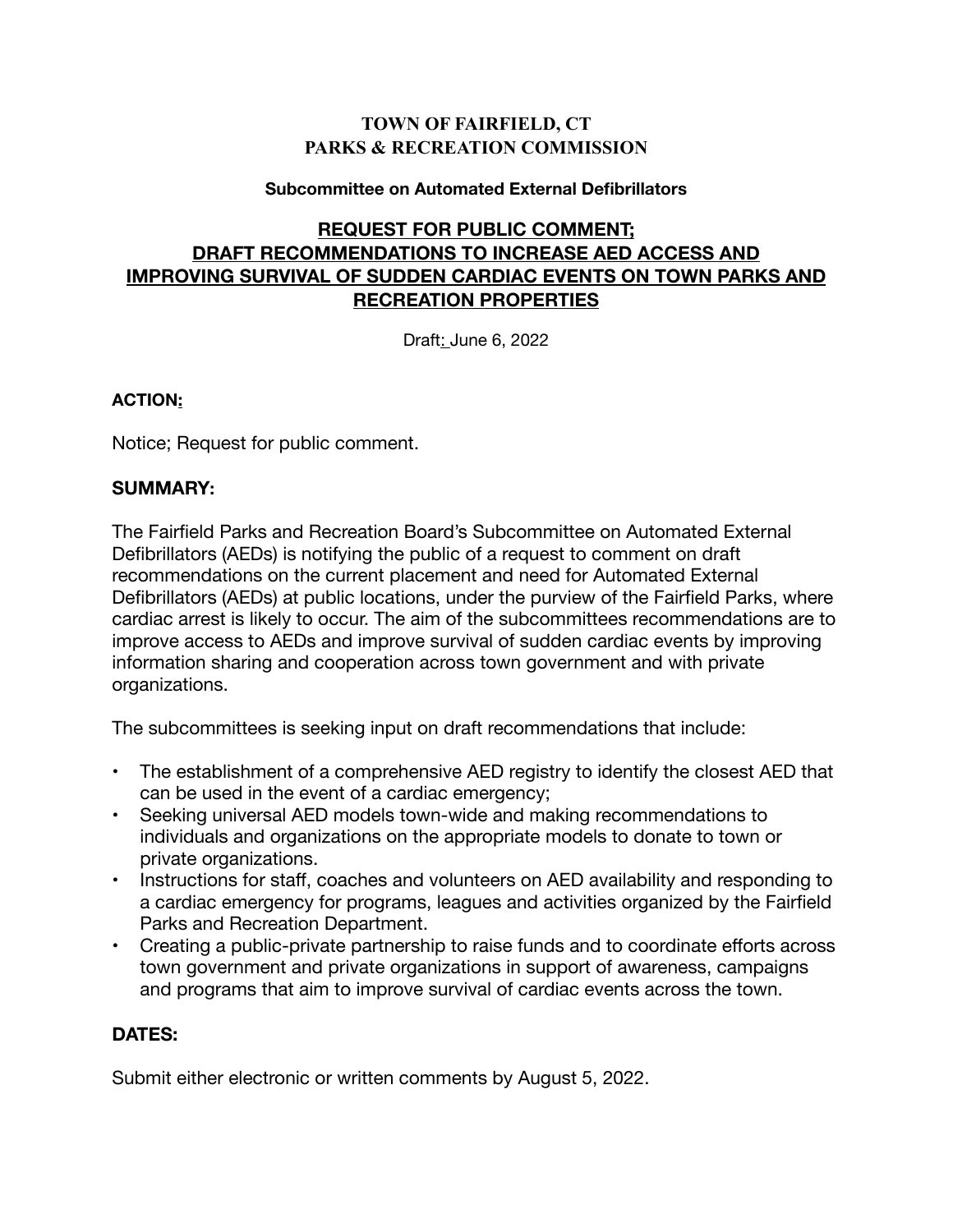The public may email [recsupport@fairfieldct.org](mailto:recsupport@fairfieldct.org) or send comments to 75 Mill Plain Road, Fairfield, CT 06824

#### **SUPPLEMENTARY INFORMATION**

### **I. BACKGROUND**

This subcommittee was established to understand the current placement and need for Automated External Defibrillators (AEDs) at public locations, under the purview of the Fairfield Parks, where cardiac arrest is likely to occur.

<span id="page-1-4"></span>The Subcommittee learned that once every five days a CPR is in progress in the town of Fairfield, accord to Deputy Fire Chief Kyran Dunn. According to the National Institutes for Health, conservative estimates identify cardiac arrest as the third leading cause of death in the United States, following cancer and heart disease<sup>1</sup>[.](#page-1-0) In the United States, there are roughly 350,000 resuscitation attempts outside hospitals each year, with average survival rates of 5-10 percent, and 750,000 attempts in hospitals, with about a 20 percent survival rate.[2](#page-1-1)

<span id="page-1-5"></span>But exceptions exist. In Seattle and King County, survival rates for cardiac arrests treated by emergency medical services providers improved by 22 percent over the last seven years to 19.9 percent, according to Dr. Graham Nichol, professor of medicine at the University of Washington. In places like Detroit, the survival rate is about 3 percent.<sup>3</sup>

<span id="page-1-6"></span>While a cardiac event can happen anywhere, they are more common in place where people are active. AEDs are required in schools in Connecticut. Athletic departments of each institution of higher education are also required to have AEDs. School personnel should be trained in the use of AEDs. Golf courses must have at least one AED on premise.

<span id="page-1-7"></span>Application of an AED in communities is associated with nearly a doubling of survival after outof-hospital cardiac arrest. These results reinforce the importance of strategically expanding community-based AED programs[.4](#page-1-3)

The state of Connecticut has also established a Good Samaritan law that provides protection from liability to individuals who are trained in CPR, AED acquirers, AED program sites and AED users. The law, however, may not provide broad enough covered. Those who are CPR/AED Trainers, AED Program Medical Directors may not be covered.

Once an AED is purchased, they are cost effective. They require maintenance about every five years, primarily for pads and batteries, which costs around \$250 during that 5 year period.

#### **Fairfield Parks and Recreation Properties**

<span id="page-1-3"></span>https://www.ncbi.nlm.nih.gov/pmc/articles/PMC3008654/ [4](#page-1-7)

<span id="page-1-0"></span>https://www.ncbi.nlm.nih.gov/books/NBK321497/ [1](#page-1-4)

<span id="page-1-1"></span>https://www.seattletimes.com/seattle-news/health/cpr-survival-rates-vary-greatly-by-city-a- [2](#page-1-5) big-concern/

<span id="page-1-2"></span>https://www.seattletimes.com/seattle-news/health/cpr-survival-rates-vary-greatly-by-city-a- [3](#page-1-6) big-concern/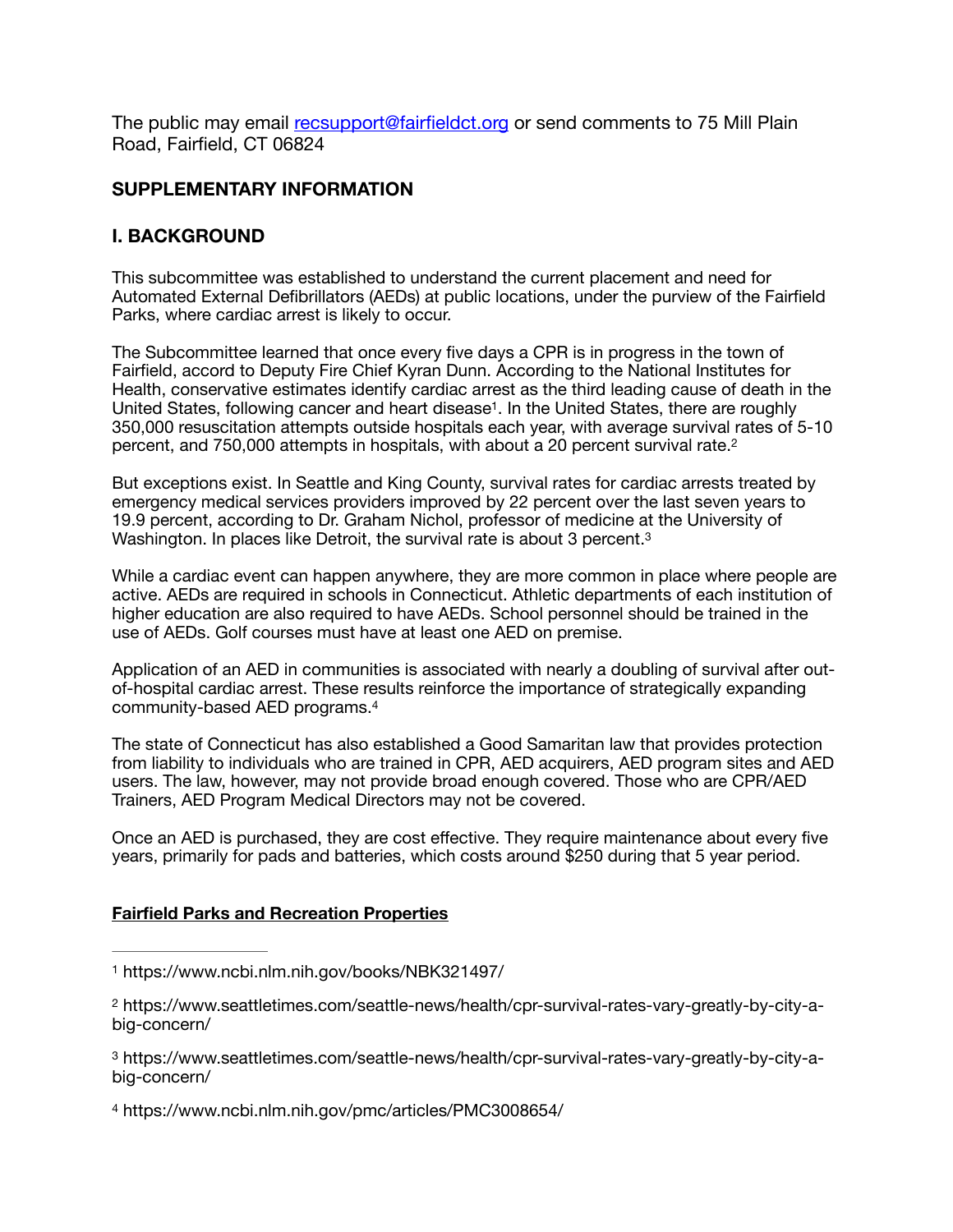Given that a cardiac event is more common in locations where people are more active, Fairfield Parks and Recreation may have a greater interest in ensuring wide accessibility to AEDs, but also serving as a primary partner to the town's ability to provide aid to a resident suffering from an event like cardiac arrest.

Fairfield's Parks and Recreation department has gone above and beyond any legal requirement to make AEDs assessable to the general public. In August 2021, the department purchased AED's for all beaches, Jackie Durrell Pavilion, Penfield Pavilion, the marina and the par 3 course. The devices were delivered in December 2021.

#### **Challenges of a Comprehensive AED Strategy**

The subcommittee identified three key challenges to maintain ongoing accessibility to AEDs.

- 1. **Twelve Month Accessibility**: Fairfield's Park and Recreation AED's are primarily available through indoor indoor facilities where employees are available to respond to an emergency. This may mean accessibility of an AED may be lower in the late Fall through early Spring months. For example, in the months when a life guard is not on a duty there may be an increase of relative risk of an untreated cardiac event. These are months that are not in the traditional beach season, but still see residents walk on the beach or engage in horseback riding.
- 2. **Privately Owned Devices**: Most of Fairfield's sports teams are prepared for a cardiac event. The subcommittee conducted a survey of town youth sports teams. While not all sports teams responded, the subcommittee did receive a substantive amount of feedback. Fairfield's football and baseball teams have multiple devices at various locations that can be used during the sports season. A key challenge identified by the subcommittee is that these devices are in complete control of the town. The town's fire department and emergency response professionals are unaware that they exists, not do they know if they are in proper working condition.
- 3. **Climate**: Fairfield's cold winter weather will result in greater wear and tear on the device. The existing AED kit does not provide adequate protection from extreme weather. This is why most AEDs are stored in doors. Technology exists to protect these devices from extreme weather and ensure their security, but the cost does come at a premium.
- 4. **Security**: The subcommittee did assess security issues related to unguarded AEDs. While the potential for vandalism or theft is possible, experience suggests it is low. Security precautions can be taken - including flashing lights when opening AEDs, as well as cameras - if this is a serious concern to the town. The subcommittee views accessibility at a far greater benefit to the risk of tampering.

## **II. POLICY LANDSCAPE**

#### **State Action on AEDs**

Florida was the first state to enact a broad public access law in 1997 and as of 2010, all 50 states have since enacted defibrillator use laws or adopted regulations. Many states have considered how to encourage broader availability of AEDs, including provisions to encourage or require training on the use of AEDs, require that maintenance and testing meet manufacturers' standards, create a registry of defibrillator locations, establish a "Good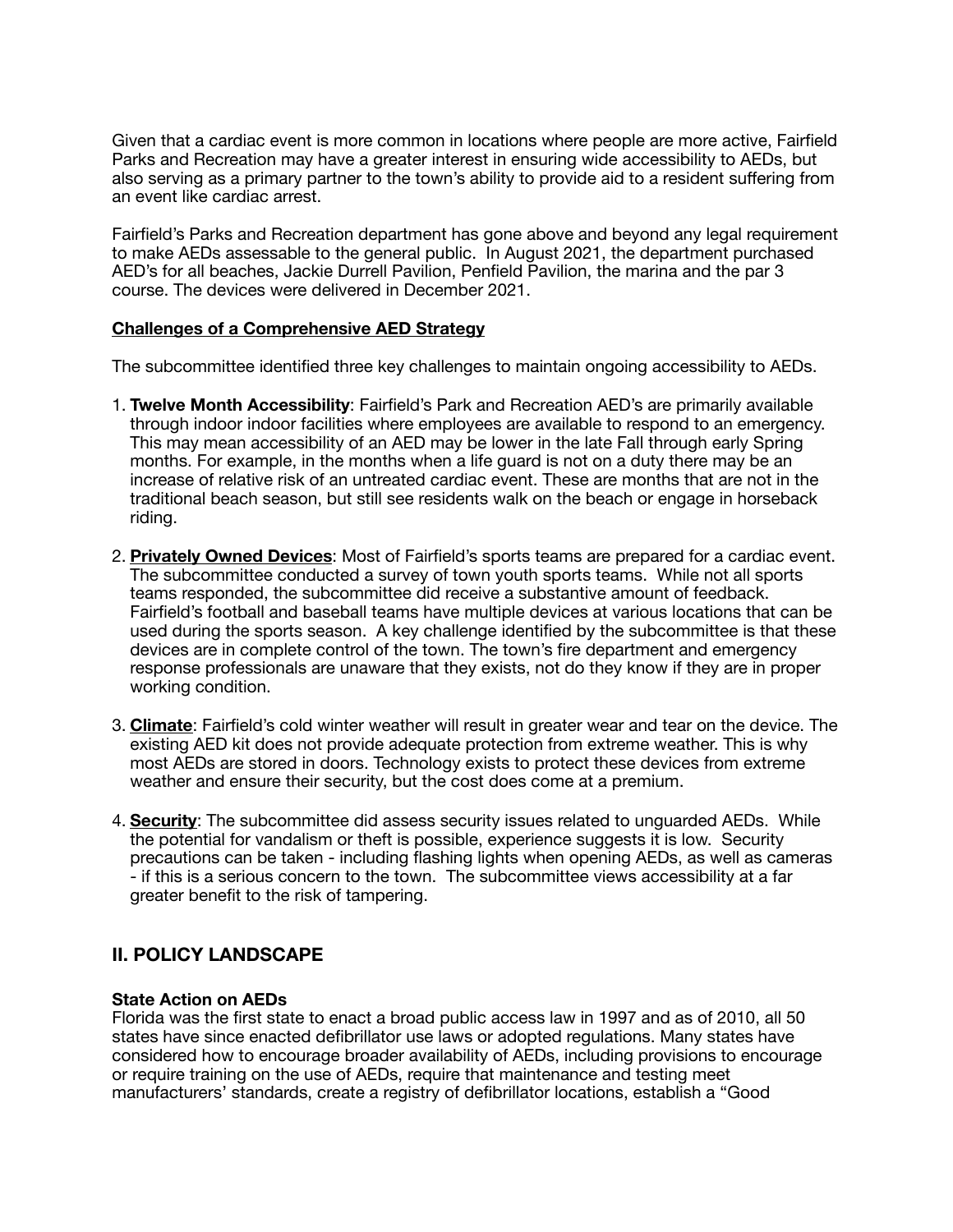Samaritan" exemption from liability, and authorize state agencies to determine more detailed requirements for training and registration. Advocates have encouraged placements of AEDs in public buildings, transportation centers and large offices or apartment buildings. Several states have proposed or adopted legislation requiring the placement of AEDs in health clubs and gyms, school athletic events or settings, and other public spaces. The 50-state AED list below links to third-party resources (AED Brands and AED Universe) that track AED laws in each state. The state profiles include summaries of requirements for use, Good Samaritan protection, and a list of laws and legislation. Please note that NCSL does not endorse the content of third-party resources.

\*Source: National Conference of State Legislatures

#### **Federal Action on AEDs**

In 2002, President Bush signed the Community Access to Emergency Devices Act into law, authorizing \$30 million in federal grants to be made available to applying states and localities. Grant funds were used for the purchase and placement of AEDs in public places and to train first responders in administering life-saving care, including on AED usage and cardiopulmonary resuscitation. The U.S. Food and Drug Administration issued several regulations on AEDs, including required premarket approval for new and existing AEDs (2015) and necessary accessories (2020) after reports of failing or malfunctioning devices. Some issues were due to manufacturing problems, while others were due to improper maintenance such as battery failure.

\*Source: National Conference of State Legislatures

| <b>Summary of Requirements</b> |                         |                                     |  |  |
|--------------------------------|-------------------------|-------------------------------------|--|--|
| M                              | Physician               | Physician approval of AED purchase. |  |  |
|                                | <b>CPR/AED Training</b> | No Current Legislation              |  |  |
|                                | <b>EMS</b> Notification | No Current Legislation              |  |  |
|                                | Maintenance Program     | No Current Legislation              |  |  |
|                                | Notification of Use     | No Current Legislation              |  |  |

## **Connecticut Laws**

| <b>Good Samaritan Protection</b> |  |                                 |                  |                |
|----------------------------------|--|---------------------------------|------------------|----------------|
| <b>Rescuer</b>                   |  | <b>Purchaser</b> Property Owner | <b>Physician</b> | <b>Trainer</b> |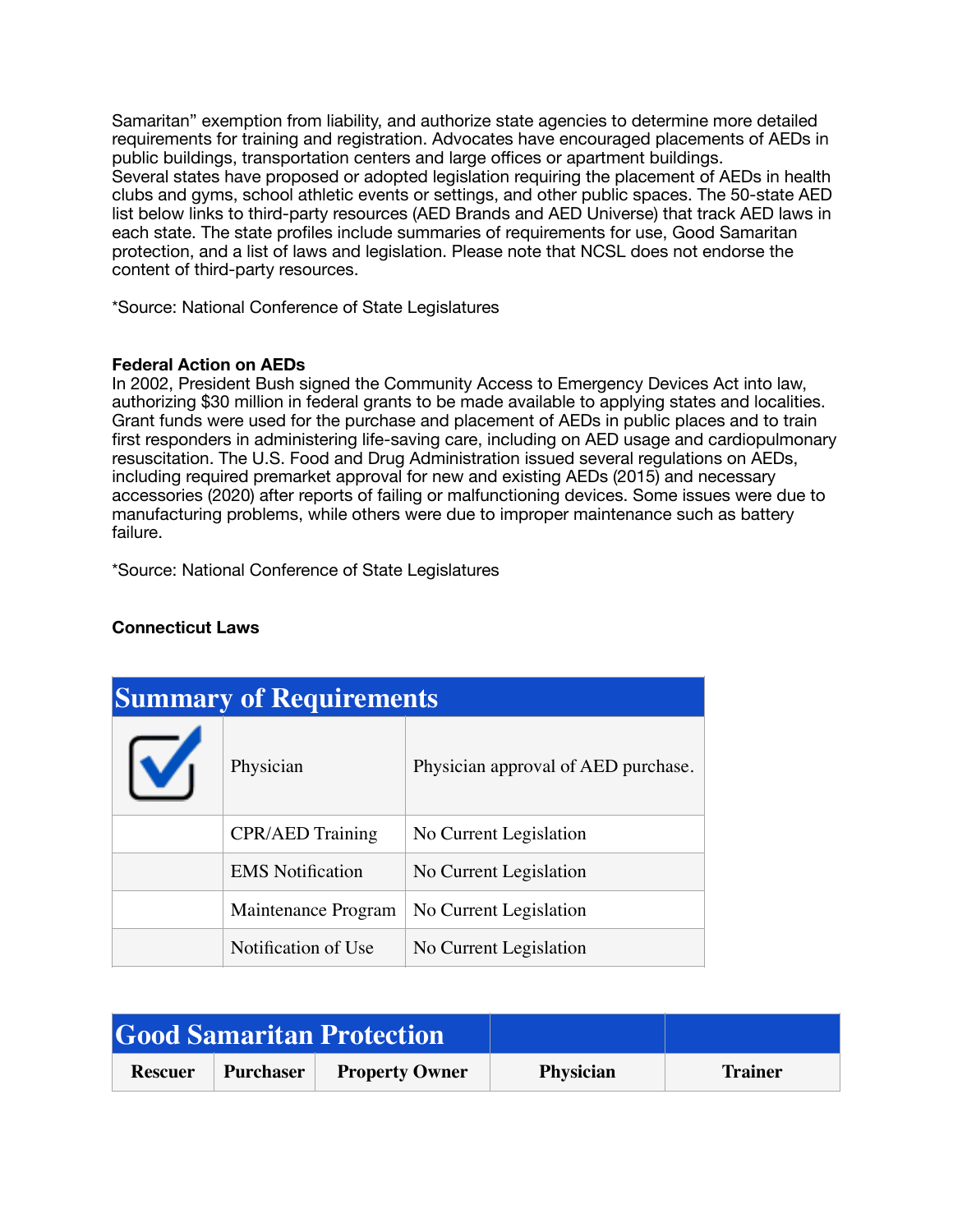|         |  | No Current<br>Legislation | No Current<br>Legislation | No Current<br>Legislation |
|---------|--|---------------------------|---------------------------|---------------------------|
| $-2012$ |  |                           |                           |                           |

Provides Good Samaritan protection for use of an AED and establishes guidelines for AED

| <b>Laws</b> / Legislation |      |                                                                                                                                                                                                                                                                                                                   |
|---------------------------|------|-------------------------------------------------------------------------------------------------------------------------------------------------------------------------------------------------------------------------------------------------------------------------------------------------------------------|
| <b>Reference</b>          | Date | <b>Summary</b>                                                                                                                                                                                                                                                                                                    |
|                           | 2013 | No later than July 1, 2010, each school shall develop an<br>emergency action response plan that addresses the<br>appropriate use of school personnel to respond to<br>incidents involving an individual experiencing sudden<br>cardiac arrest or a similar life-threatening emergency<br>while on school grounds. |
|                           | 2012 | No later than January 1, 2013, the athletic department<br>of each institution of higher education shall develop<br>and implement a policy consistent with this section<br>concerning the availability and use of an AED during<br>intercollegiate sport practice, training and competition.                       |
|                           | 2012 | Outlines the AED requirements for golf courses.                                                                                                                                                                                                                                                                   |

\*Source: National Conference of State Legislatures

# **III. CASE STUDIES**

programs.

## **Kings County, Washington**

Someone who has a cardiac arrest in King County has a greater chance of survival than anyone else in the world, according the latest analysis by county officials. The survival rate for cardiac arrest in King County hit an all-time high of 62 percent in 2013.[1] By comparison, the cardiac survival rates in New York City, Chicago, and other urban areas have been recorded in the single digits.

King County's success in saving lives is based in a coordinated, regional system where everyone – dispatchers, first responders, fire departments, law enforcement, paramedics,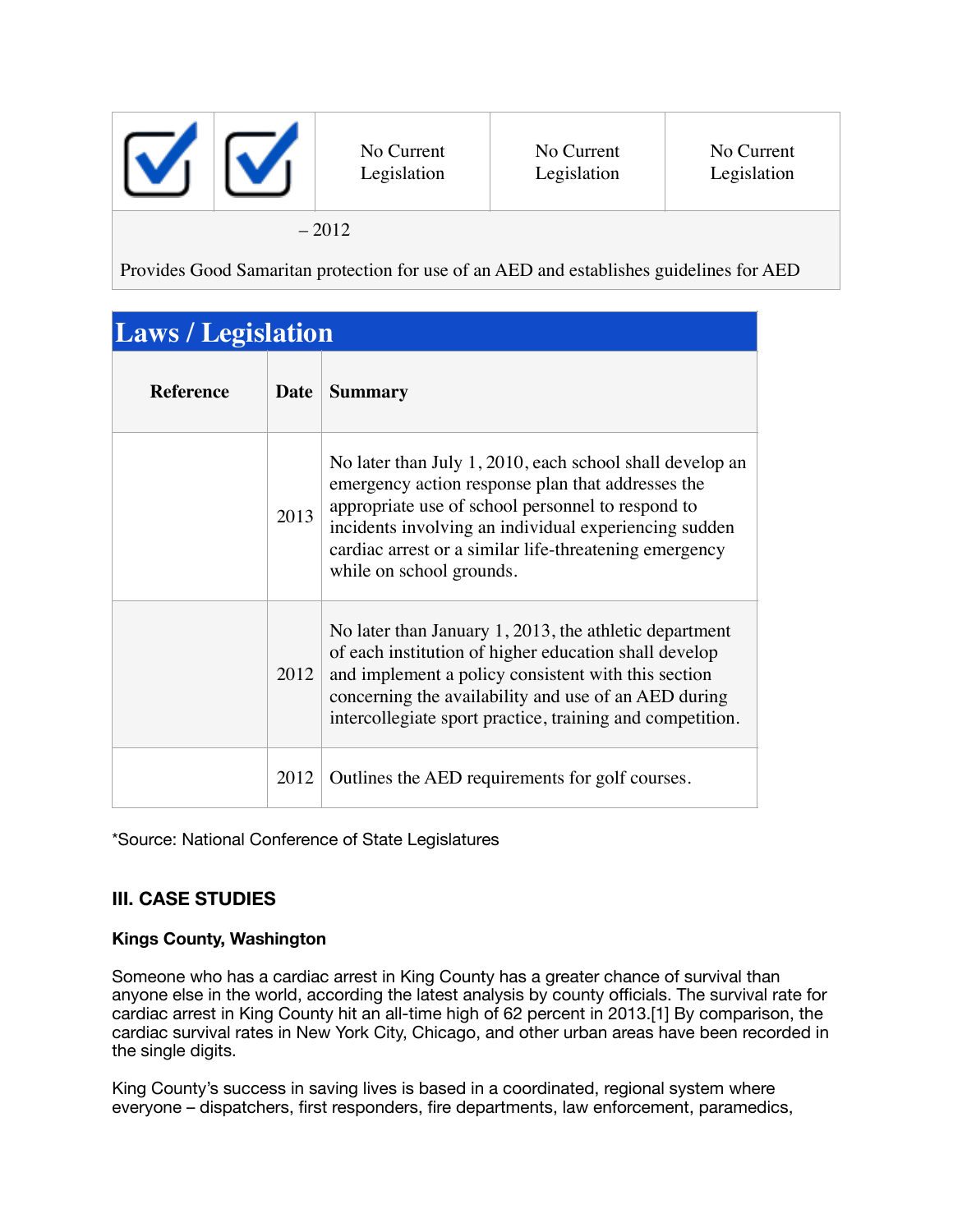urgent care centers, and others – is guided by consistent medical direction and evidencebased practice.

The cardiac survival rate in King County has dramatically risen over the past decade or so, from an above-average 27 percent in 2002 to 62 percent in 2013. Strategies that have contributed to the rise include:

- Adoption of high-performance CPR method by emergency medical technicians to maximize oxygen circulation and increase survival chances.
- Adoption of telecommunicator CPR, whereby 911 emergency personnel provide instant CPR instructions by phone.
- Increasing public availability of automated external defibrillators (AEDs), including more than 100 in King County facilities, and placement of AEDs in many law enforcement vehicles, including with King County Sheriff's deputies.
- High rates of CPR training for local residents.
- A regional paramedic training program, funded by charitable contributions, that exceeds national standards for certification.

King County Public Health launched a "Shockingly Simple" campaign in 2016 to spread the word about the importance of automated external defibrillators (AEDs) and registering them so first responders can locate the nearest device in an emergency.

Local business owners and residents are encouraged to purchase AEDs and register their devices with the county, as they "only work if you can find them."

There are currently more than 3,000 registered AEDs in King County — contributing to the county having one of the highest witnessed out-of-hospital defibrillation SCA survival rates in the world. But less than 1,000 businesses and organizations have registered an AED.

#### **Collier County, Florida**

Pulse Point empowers everyday citizens to provide life-saving assistance to victims of Sudden Cardiac Arrest (SCA) and other incidents such as brush fires, traffic accidents, and road closures. Application users who have indicated they are trained in cardiopulmonary resuscitation (CPR) can now be notified if someone nearby is having a cardiac emergency and may require CPR. If the cardiac emergency is in a public place, the application, using sophisticated location-based services, will alert citizens in the vicinity of the need for CPR. The application also directs these citizen rescuers to the exact location of the closest public access Automated External Defibrillator (AED).

Collier takes part in AED Link, a national registry spearheaded by a Boca Raton company, Atrus Inc. The company uses a geo-mapping system to connect 911 dispatchers to AEDs and people willing to use one on someone nearby ? within 1,200 feet ? if they go into cardiac arrest.

A registry of willing responders is possible because of a state law changed in 2012. State Sen. Garrett Richter and state Rep. Kathleen Passidomo, both of Naples, spearheaded the change to make a registry of willing responders possible.

Before that, 911 operators were prohibited from notifying someone, such as a security guard in a condominium complex, that a cardiac arrest was taking place in the building but there was an AED nearby. Since that legal obstacle was lifted, there have been a couple of instances in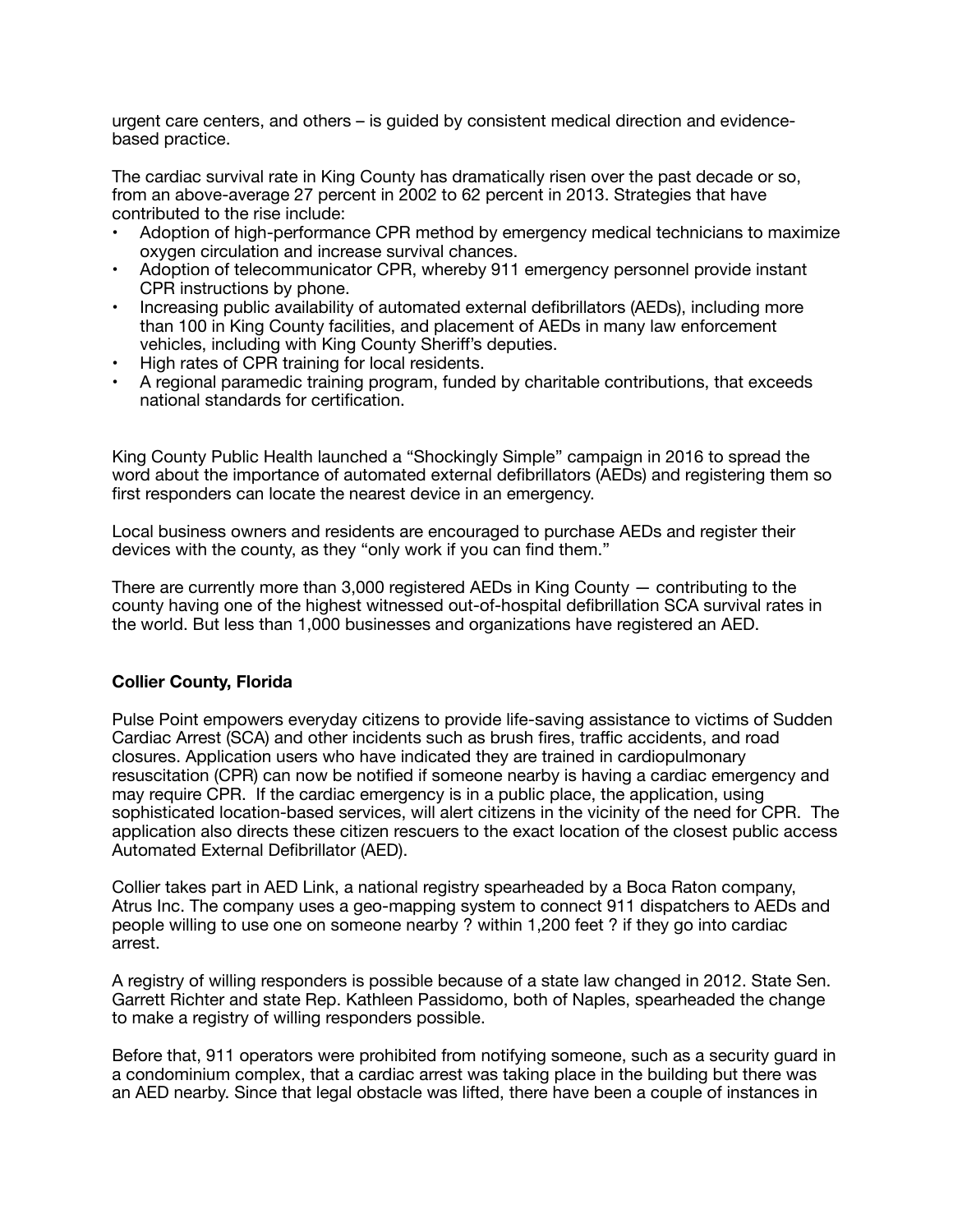which the AED registry has been used but the patients weren't in cardiac arrest, so no shock was given.

There now are 1,747 AEDs registered in Collier at 772 sites. That includes 600 units in Collier sheriff's deputies' patrol cars.

#### **Salina, Kansas**

Salina emergency responders implemented a new "pit crew" approach to handling cardiac arrests, more patients are arriving at Salina Regional Health Center with a pulse, said Shane Pearson, emergency medical services division chief for the Salina Fire Department.

The pit crew method emphasizes starting chest compressions as soon as possible. The first person to arrive initiates chest compressions from a position to the right of the patient's chest. After a minute, that person is relieved by the second emergency responder positioned on the left of the patient's chest.

Those two alternate compressions as a third responder stands at the patient's head and establishes the airway and straps on an oxygen mask, allowing the patient to receive oxygen passively during chest compressions.



Note: Ventilation is not necessary during the first 800 compressions (4 compression/shock cycles) lote: Ventilation is not necessary during the first 800 compressions (4 compressions hock cycles)<br>except when there is a respiratory/hypoxic cause to the cardiac arrest (e.g. drowning) and after<br>the initial 800 compression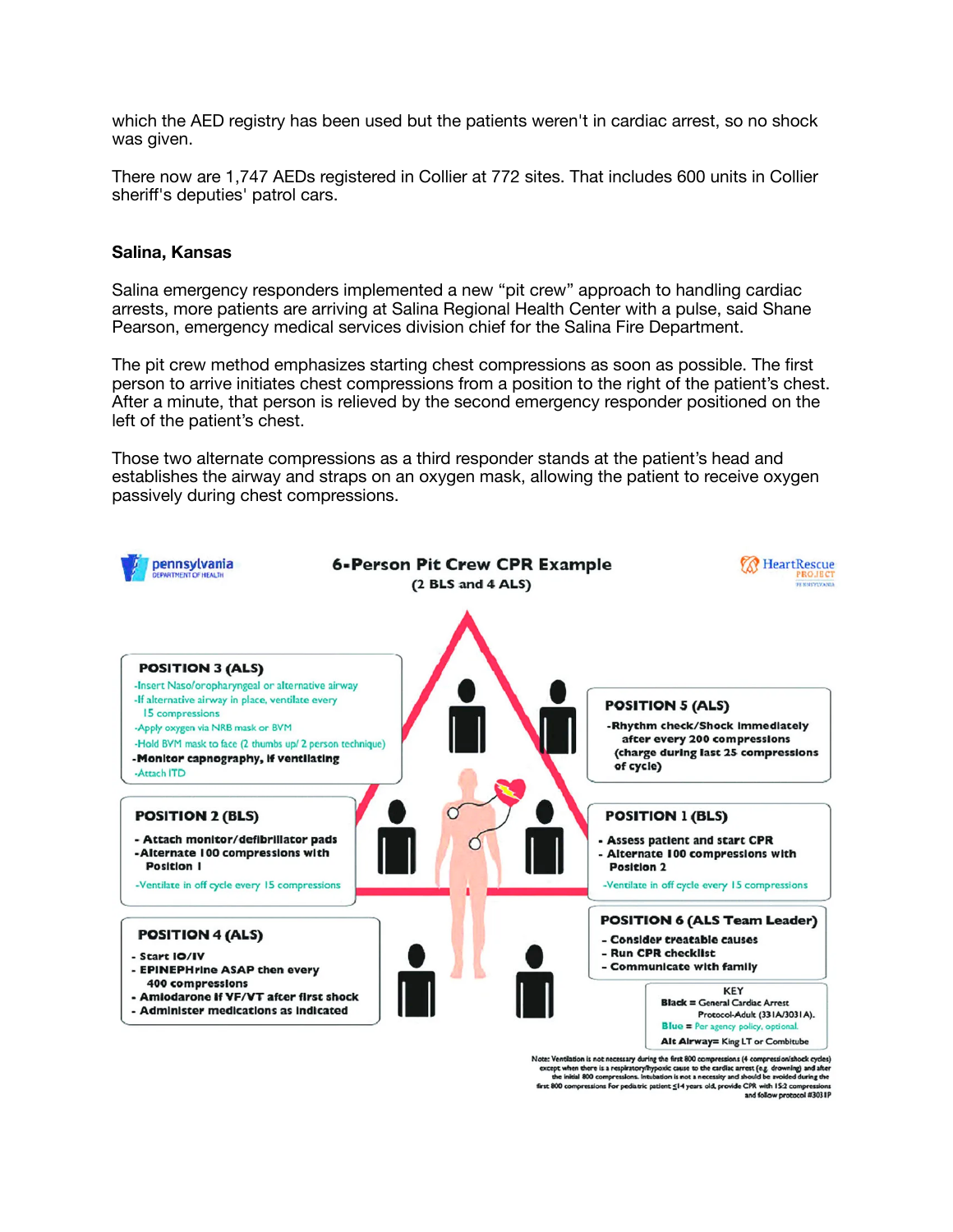# **IV. DRAFT RECOMMENDATIONS**

- 1. Request that local athletic organizations disclose if they own Automated External Defibrillators (AEDs) and where they are stored when applying for seasonal field/facility permits.
- 2. In partnership with the Fairfield Fire Department (FFD), the Fairfield Parks and Recreation Department (Parks & Rec) should work with local sports organizations and other appropriate partners/vendors to establish a comprehensive AED registry that includes town owned and privately owned devices, to help first responders and good samaritans locate the nearest AED when a sudden cardiac event occurs.
	- 1. Recommended AEDs should be posted on relevant town websites.
	- 2. Recommended AEDs should be directly communicated to local athletic organizations and community organizations.
- 3. Staff, coaches and volunteers in programs, leagues, and activities organized by the Parks & Rec should be instructed on location of nearest AED and what to do in case of a sudden cardiac event.
- 4. To encourage universal AED models town-wide, partner with Fairfield Fire Department to establish a list of recommended AED models for individuals/organizations who want to donate an AED to the town or a local athletic club.
- 5. Establish a public-private partnership (PPP) to raise funds and to coordinate efforts across town government and private organizations in support of awareness, campaigns and programs that aim to improve survival of cardiac events across the town.
	- 1. The PPP would be formed as a newly established nonprofit organization as specified by the state of Connecticut.
		- 1. Founding Officers of the PPP would include town representatives from Parks & Rec, FFD, and Fairfield Public Schools, along with existing nonprofit leaders from Fairfield AEDs, In a Heart Beat CT, and the Connecticut Chapter of the American Red Cross.
		- 2. The First Selectman may appoint an additional representative from town staff or a local resident.
		- 3. The Founding Officers of the PPP would be expected to establish a charter and bylaws within the first 90 days of being established.
		- 4. Any decisions to include representatives from other organizations Ex. Chamber of Commerce, Rotary, etc - is at the discretion of the founding officers.
		- 5. While the intent of the PPP is to be self-sustaining financially, the entity can request town funding for specific programs or initiatives - where appropriate.
	- 2. The PPP can coordinate and conduct community support programs with appropriate town government partners, including:
		- 1. An annual AED re-certification for town and privately owned AEDs;
		- 2. Free batteries and pads to maintain AEDs that meet the town's recommended universal AEDs.
		- 3. Coordinate bi-annual CPR/AED training for town staff, athletic organizations and other interested parties.
	- 3. The PPP should explore new technologies and conduct pilot programs to make AEDs accessible in high trafficked areas year round.